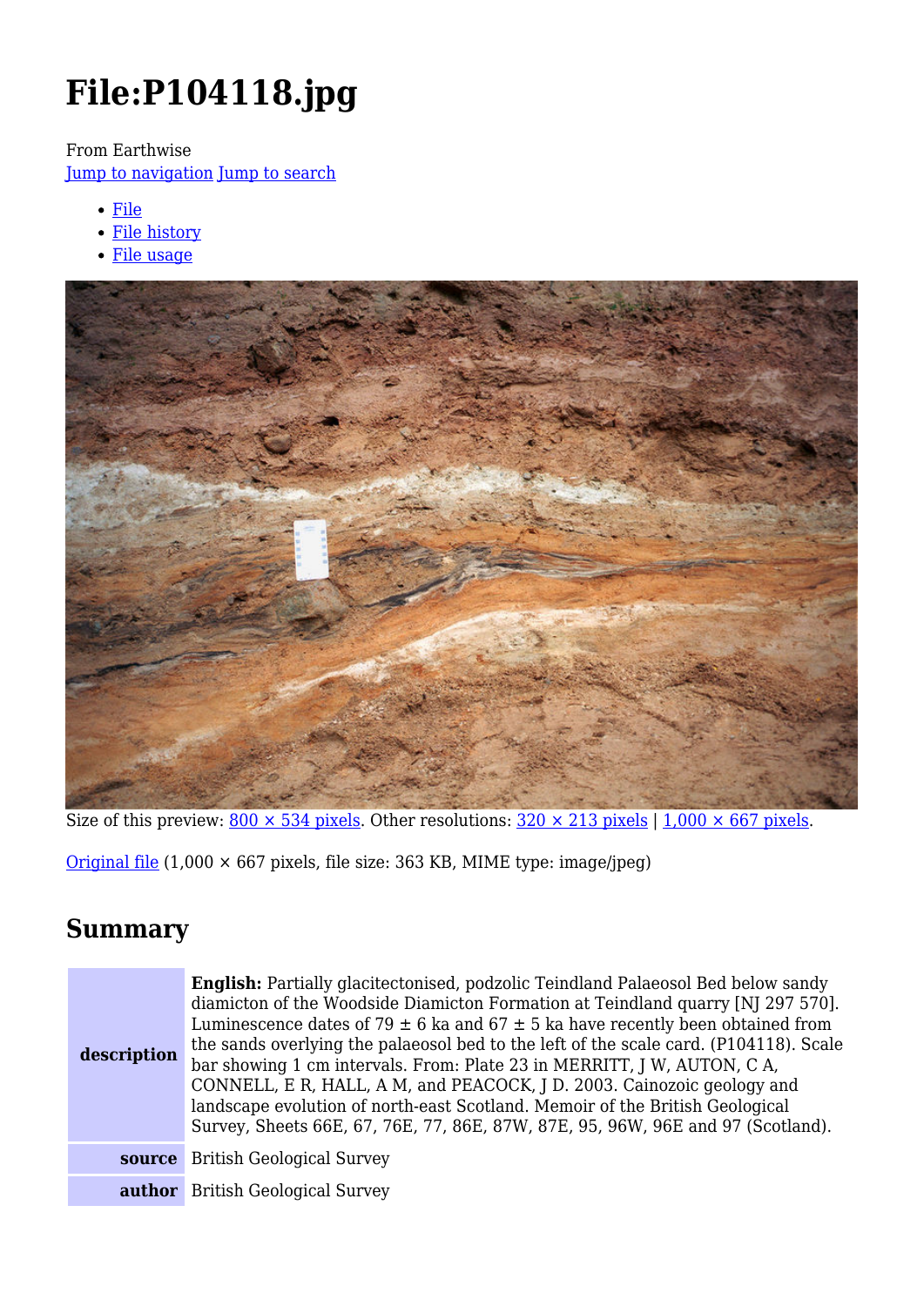## **Licencing**

{{subst:Custom license marker added by UW}}

Download of 1000 x 1000 pixel images is free for all non-commercial use - all we ask in return is for you to acknowledge BGS when using our images. Click our Terms and Conditions link below for information on acknowledgement text, and to find out about using our images commercially. **Copyright**

The images featured on this site unless otherwise indicated are copyright material of the UK Research and Innovation (UKRI), of which the British Geological Survey is a component body. The British Geological Survey encourages the use of its material in promoting geological and environmental sciences. The images may be reproduced free of charge for any non-commercial use in any format or medium provided they are reproduced accurately and not used in a misleading or derogatory context. Where any images on this site are being republished or copied to others, the source of the material must be identified and the copyright status acknowledged. The permission to reproduce UKRI protected material does not extend to any images on this site which are identified as being the copyright of a third party. Authorisation to reproduce such material must be obtained from the copyright holders concerned.

#### **Non-commercial Use**

Use of the images downloaded from this site and reproduced digitally or otherwise may only be used for non-commercial purposes, which are:-

- Private study or research for a non-commercial purpose
- Education for teaching, preparation and examination purposes

When using the images please credit 'British Geological Survey' and include the catalogue reference ('P Number') of the item to allow others to access the original image or document. Noncommercial users of the images from this site are restricted to downloading no more than 30 images, without seeking further permission from [enquiries@bgs.ac.uk](mailto:enquiries@bgs.ac.uk)

#### **Commercial Use**

For commercial use of these images for which higher resolution images are available, individual permissions and/or licences arrangements should be agreed by contacting [enquiries@bgs.ac.uk](mailto:enquiries@bgs.ac.uk) Commercial use will include publications in books (including educational books), newspapers, journals, magazines, CDs and DVDs, etc, where a cover charge is applied; broadcasts on TV, film and theatre; and display in trade fairs, galleries, etc. If you are in doubt as to whether your intended use is commercial, please contact  $enquiries@bas.ac.uk$ 

#### **Warranty**

Use of the images downloaded from this site is at the users own risk. UKRI gives no warranty as to the quality of the images or the medium on which they are provided or their suitability for any use.

#### **Ordnance Survey topography**

Maps and diagrams in Earthwise use topography based on Ordnance Survey mapping. The National Grid and other Ordnance Survey data ©Crown Copyright and database rights 2015. Ordnance Survey Licence No. 100021290 EUL.

### **File history**

Click on a date/time to view the file as it appeared at that time.



You cannot overwrite this file.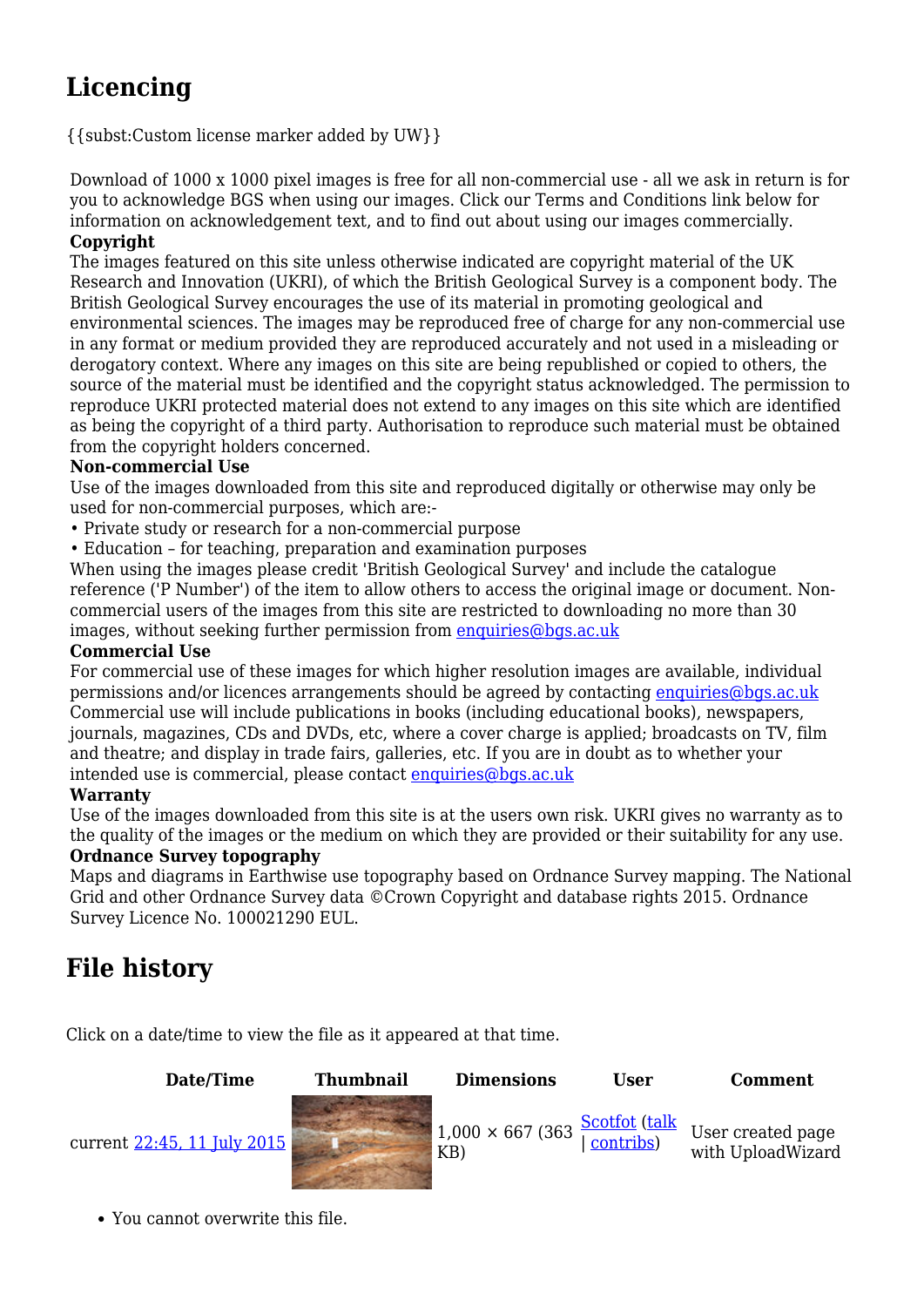### **File usage**

The following 2 pages link to this file:

- [Quaternary lithostratigraphy and correlation, introduction, Cainozoic of north-east Scotland](http://earthwise.bgs.ac.uk/index.php/Quaternary_lithostratigraphy_and_correlation,_introduction,_Cainozoic_of_north-east_Scotland)
- [Teindland, near Elgin locality, Cainozoic of north-east Scotland](http://earthwise.bgs.ac.uk/index.php/Teindland,_near_Elgin_-_locality,_Cainozoic_of_north-east_Scotland)

Retrieved from ['http://earthwise.bgs.ac.uk/index.php?title=File:P104118.jpg&oldid=17301](http://earthwise.bgs.ac.uk/index.php?title=File:P104118.jpg&oldid=17301)' [Categories:](http://earthwise.bgs.ac.uk/index.php/Special:Categories)

- [License tags](http://earthwise.bgs.ac.uk/index.php/Category:License_tags)
- [Uploaded with UploadWizard](http://earthwise.bgs.ac.uk/index.php/Category:Uploaded_with_UploadWizard)

### **Navigation menu**

### **Personal tools**

- Not logged in
- [Talk](http://earthwise.bgs.ac.uk/index.php/Special:MyTalk)
- [Contributions](http://earthwise.bgs.ac.uk/index.php/Special:MyContributions)
- [Log in](http://earthwise.bgs.ac.uk/index.php?title=Special:UserLogin&returnto=File%3AP104118.jpg&returntoquery=action%3Dmpdf)
- [Request account](http://earthwise.bgs.ac.uk/index.php/Special:RequestAccount)

### **Namespaces**

- [File](http://earthwise.bgs.ac.uk/index.php/File:P104118.jpg)
- [Discussion](http://earthwise.bgs.ac.uk/index.php?title=File_talk:P104118.jpg&action=edit&redlink=1)

### $\overline{\phantom{a}}$

### **Variants**

### **Views**

- [Read](http://earthwise.bgs.ac.uk/index.php/File:P104118.jpg)
- [Edit](http://earthwise.bgs.ac.uk/index.php?title=File:P104118.jpg&action=edit)
- [View history](http://earthwise.bgs.ac.uk/index.php?title=File:P104118.jpg&action=history)
- [PDF Export](http://earthwise.bgs.ac.uk/index.php?title=File:P104118.jpg&action=mpdf)

 $\Box$ 

### **More**

### **Search**

Search  $\|$  Go